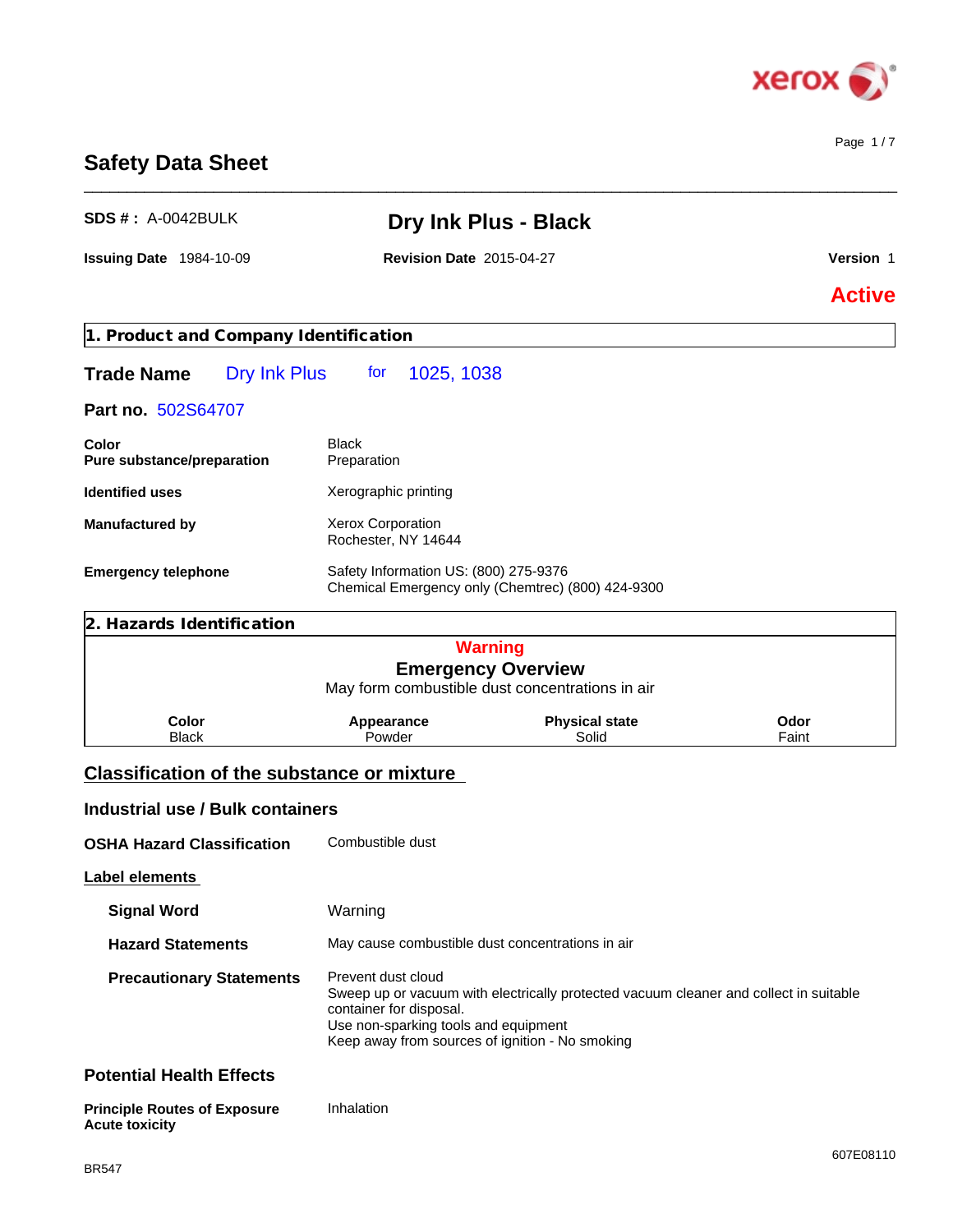

# \_\_\_\_\_\_\_\_\_\_\_\_\_\_\_\_\_\_\_\_\_\_\_\_\_\_\_\_\_\_\_\_\_\_\_\_\_\_\_\_\_\_\_\_\_\_\_\_\_\_\_\_\_\_\_\_\_\_\_\_\_\_\_\_\_\_\_\_\_\_\_\_\_\_\_\_\_\_\_\_\_\_\_\_\_\_\_\_\_\_\_\_\_\_ **SDS # :** A-0042BULK **Dry Ink Plus - Black** Page 2 / 7

**Eyes** No known effect<br> **Skin** No known effect **Skin**<br> **Inhalation**<br>
No known effect<br>
No known effect **Inhalation** No known effect<br> **Ingestion** No known effect **No known effect Chronic effects Main symptoms Overexposure may cause:** mild respiratory irritation similar to nuisance dust. **Aggravated medical conditions** None under normal use conditions The environmental impact of this product has not been fully investigated. However, this preparation is not expected to present significant adverse environmental effects.

# 3. Composition/Information on Ingredients

| <b>Chemical Name</b>     | <b>CAS-No</b> | Weight %  |
|--------------------------|---------------|-----------|
| Styrene/acrylate polymer | 25213-39-2    | 60-70     |
| Acrylic resin            | 26299-47-8    | $20 - 25$ |
| Carbon Black             | 1333-86-4     | $10 - 15$ |

## 4. First Aid Measures

| General advice                    | For external use only. When symptoms persist or in all cases of doubt seek medical advice.<br>Show this material safety data sheet to the doctor in attendance. |  |
|-----------------------------------|-----------------------------------------------------------------------------------------------------------------------------------------------------------------|--|
| Eye contact                       | Immediately flush with plenty of water. After initial flushing, remove any contact lenses and<br>continue flushing for at least 15 minutes                      |  |
| <b>Skin contact</b>               | Wash skin with soap and water                                                                                                                                   |  |
| <b>Inhalation</b>                 | Move to fresh air                                                                                                                                               |  |
| Ingestion                         | Rinse mouth with water and afterwards drink plenty of water or milk                                                                                             |  |
| Notes to physician                | Treat symptomatically                                                                                                                                           |  |
| <b>Protection of first-aiders</b> | No special protective equipment required                                                                                                                        |  |

# 5. Fire-Fighting Measures

| <b>Flammable properties</b>    | Not flammable. Will not readily ignite                            |
|--------------------------------|-------------------------------------------------------------------|
| <b>Flash point</b>             | Not applicable                                                    |
| Suitable extinguishing media   | Use water spray or fog; do not use straight streams, Foam         |
| Unsuitable extinguishing media | Do not use a solid water stream as it may scatter and spread fire |

# **Specific hazards arising from the chemical**

Fine dust dispersed in air, in sufficient concentrations, and in the presence of an ignition source is a potential dust explosion hazard

| <b>Hazardous combustion products</b>    | Hazardous decomposition products due to incomplete<br>combustion, Carbon oxides, Nitrogen oxides (NOx)                               |  |  |
|-----------------------------------------|--------------------------------------------------------------------------------------------------------------------------------------|--|--|
| <b>Explosion Data</b>                   |                                                                                                                                      |  |  |
| <b>Sensitivity to Mechanical Impact</b> | Not impact sensitive                                                                                                                 |  |  |
| <b>Sensitivity to Static Discharge</b>  | Fine dust dispersed in air, in sufficient concentrations, and in the<br>presence of an ignition source is a potential dust explosion |  |  |
|                                         | hazard                                                                                                                               |  |  |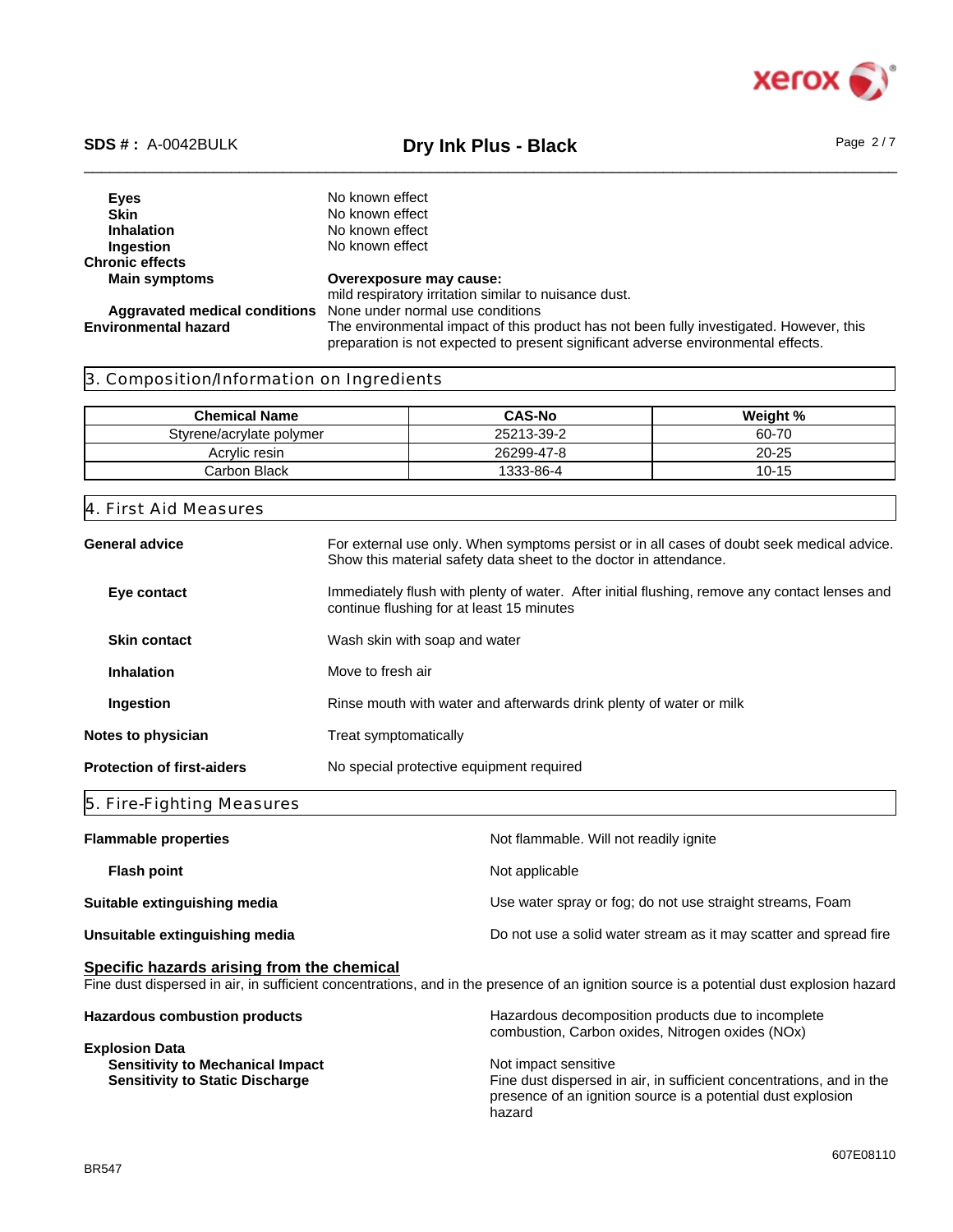

**Note** See Section 9 for physical properties related to explosibility

# **Protective Equipment and Precautions for Firefighters**

In the event of fire and/or explosion do not breathe fumes. Wear fire/flame resistant/retardant clothing. Use self-contained pressure-demand breathing apparatus if needed to prevent exposure to smoke or airborne toxins.

| 6. Accidental Release Measures                                                                                                                                                                           |                                                                                                                                                                                                                                                                                                                                     |  |
|----------------------------------------------------------------------------------------------------------------------------------------------------------------------------------------------------------|-------------------------------------------------------------------------------------------------------------------------------------------------------------------------------------------------------------------------------------------------------------------------------------------------------------------------------------|--|
| Avoid breathing dust<br><b>Personal Precautions</b>                                                                                                                                                      |                                                                                                                                                                                                                                                                                                                                     |  |
| No special environmental precautions required<br><b>Environmental Precautions</b>                                                                                                                        |                                                                                                                                                                                                                                                                                                                                     |  |
| Prevent dust cloud<br><b>Methods for containment</b>                                                                                                                                                     |                                                                                                                                                                                                                                                                                                                                     |  |
| Methods for cleaning up                                                                                                                                                                                  | Prevent dust cloud. Sweep up or vacuum up spillage and collect in suitable container for<br>disposal. Use non-sparking tools and equipment. Avoid ignition sources.                                                                                                                                                                 |  |
| <b>Other Information</b><br>The environmental impact of this product has not been fully investigated. However, this<br>preparation is not expected to present significant adverse environmental effects. |                                                                                                                                                                                                                                                                                                                                     |  |
| 7. Handling and Storage                                                                                                                                                                                  |                                                                                                                                                                                                                                                                                                                                     |  |
| Advice on safe handling                                                                                                                                                                                  | Handling practices and processes should be consistent with the safe handling of<br>combustible dust.<br>Prevent dust cloud<br>In case of insufficient ventilation, wear suitable respiratory equipment<br>Keep away from open flames, hot surfaces and sources of ignition<br>Take precautionary measures against static discharges |  |
| <b>Technical measures/Storage</b><br>conditions                                                                                                                                                          | Keep container tightly closed in a dry and well-ventilated place<br>Store at room temperature                                                                                                                                                                                                                                       |  |
| Hygiene measures                                                                                                                                                                                         | Handle in accordance with good industrial hygiene and safety practice                                                                                                                                                                                                                                                               |  |
| <b>Industrial User</b>                                                                                                                                                                                   | Do not eat, drink or smoke when using this product.<br>Wash hands before breaks and at the end of workday<br>Provide regular cleaning of equipment, work area and clothing.                                                                                                                                                         |  |
|                                                                                                                                                                                                          |                                                                                                                                                                                                                                                                                                                                     |  |

8. Exposure Controls/Personal Protection

# **Exposure guidelines Product information**

| <b>ACGIH TLV TWA</b>        | 10 mg/m <sup>3</sup> (inhalable particles) |
|-----------------------------|--------------------------------------------|
| <b>ACGIH TLV TWA</b>        | 3 mg/m <sup>3</sup> (respirable dust)      |
| <b>OSHA PEL TWA</b>         | 15 mg/m <sup>3</sup> (total dust)          |
| <b>OSHA PEL TWA</b>         | 5 mg/m <sup>3</sup> (respirable dust)      |
| <b>Xerox Exposure Limit</b> | $2.5 \text{ mg/m}^3$ (total dust)          |
| <b>Xerox Exposure Limit</b> | 0.4 mg/m <sup>3</sup> (respirable dust)    |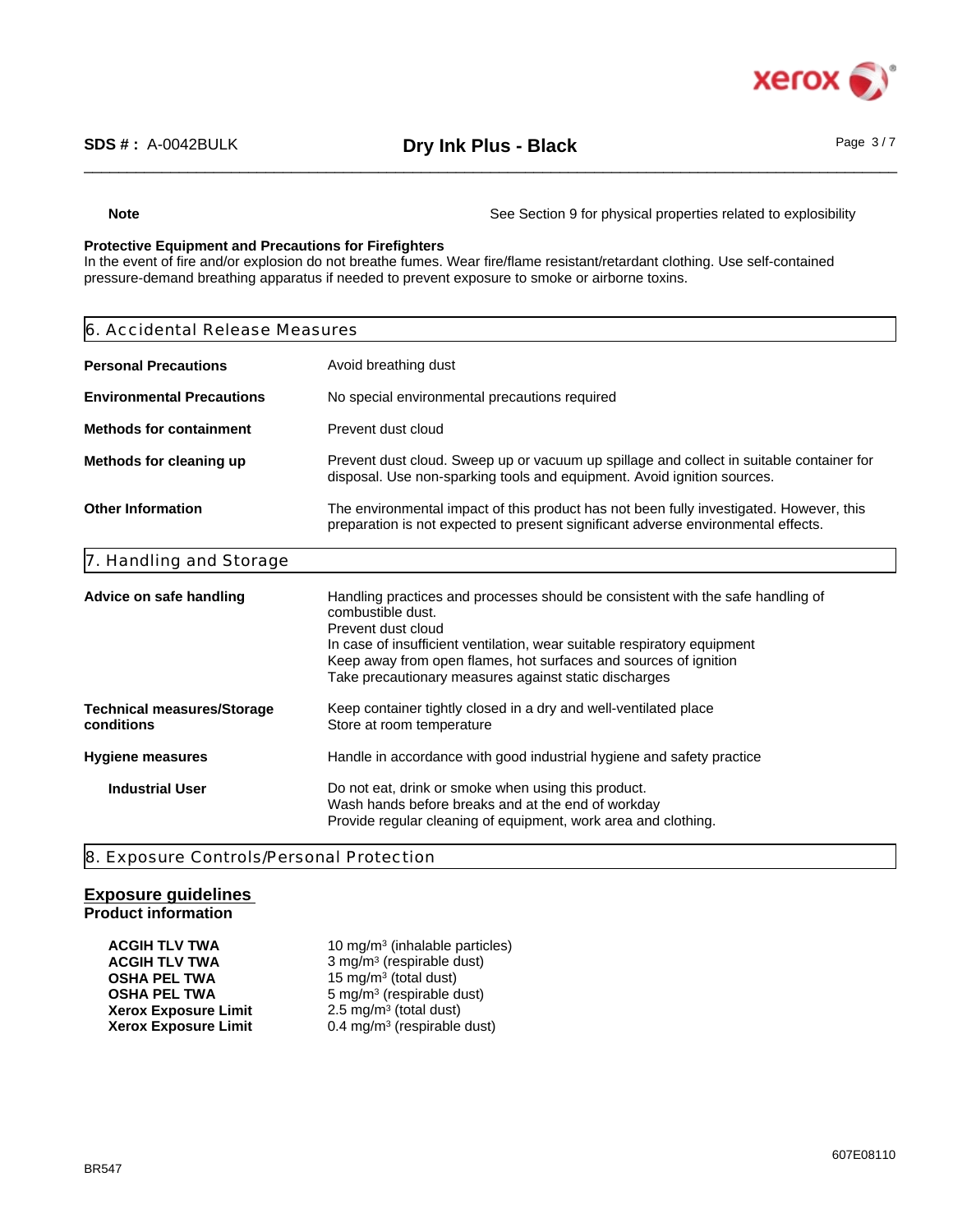

\_\_\_\_\_\_\_\_\_\_\_\_\_\_\_\_\_\_\_\_\_\_\_\_\_\_\_\_\_\_\_\_\_\_\_\_\_\_\_\_\_\_\_\_\_\_\_\_\_\_\_\_\_\_\_\_\_\_\_\_\_\_\_\_\_\_\_\_\_\_\_\_\_\_\_\_\_\_\_\_\_\_\_\_\_\_\_\_\_\_\_\_\_\_ **SDS # :** A-0042BULK **Dry Ink Plus - Black** Page 4 / 7

# **Other Information**

The results obtained from a Xerox sponsored Chronic Toner Inhalation Study demonstrated no lung changes in rats for the lowest (1 mg/m<sup>3</sup> ) exposure level (the level most relevant to potential human exposure). A very slight degree of fibrosis was noted in 25% of animals at the middle (4mg/m<sup>3</sup>) exposure level, while a slight degree of fibrosis was noted in all the animals at the highest (16 mg/m<sup>3</sup> ) exposure level. These findings are attributed to "lung overloading", a generic response to excessive amounts of any dust retained in the lungs for a prolonged period. This study was conducted using a special test toner to comply with an EPA testing protocol.

# **Occupational Exposure Controls**

| <b>Engineering measures</b> | Engineering controls should be used to maintain airborne dust levels below established<br>exposure limits                                                                                                                                                                                         |
|-----------------------------|---------------------------------------------------------------------------------------------------------------------------------------------------------------------------------------------------------------------------------------------------------------------------------------------------|
| Industrial use              | Equipment and processes should be designed and operated in accordance with directives<br>for safe handling of combustible dust. Provide appropriate exhaust ventilation at places<br>where dust is formed. Ensure all equipment is electrically grounded before beginning<br>transfer operations. |

# **Personal Protective Equipment**

# **Industrial use / Bulk containers**

| <b>Respiratory protection</b> |                            | No special protective equipment required                                                                                                                     |  |  |
|-------------------------------|----------------------------|--------------------------------------------------------------------------------------------------------------------------------------------------------------|--|--|
|                               | <b>Eye/Face protection</b> | No special protective equipment required                                                                                                                     |  |  |
|                               | Skin and body protection   | No special protective equipment required                                                                                                                     |  |  |
|                               | <b>Hand protection</b>     | No special protective equipment required                                                                                                                     |  |  |
|                               | Industrial use             | If exposure limits are exceeded or irritation is experienced, NIOSH/MSHA approved<br>respiratory protection should be worn Wear protective eyewear (goggles) |  |  |

# 9. Physical and Chemical Properties

**Partition coefficient** Not applicable<br> **Evaporation rate** Not applicable

| Appearance<br><b>Odor threshold</b><br>рH<br><b>Flash point</b><br>Softening point                                                 | Powder<br>Not applicable<br>Not applicable<br>Not applicable<br>49 - 60 °C / 120 - 140 °F |                                                       | Odor<br><b>Physical state</b><br>Color<br><b>Boiling</b><br>point/range<br><b>Autoignition</b><br>temperature | Faint<br>Solid<br><b>Black</b><br>Not applicable<br>Not applicable          |
|------------------------------------------------------------------------------------------------------------------------------------|-------------------------------------------------------------------------------------------|-------------------------------------------------------|---------------------------------------------------------------------------------------------------------------|-----------------------------------------------------------------------------|
| <b>Flammability Limits in Air</b>                                                                                                  |                                                                                           | Not applicable                                        |                                                                                                               |                                                                             |
| <b>Explosive properties</b><br><b>Minimum ignition energy</b><br>Vapor pressure<br><b>Vapor density</b><br><b>Water solubility</b> | Maximum rate of explosion pressure rise (KSt)<br><b>Maximum explosion pressure (Pmax)</b> | Not applicable<br>Not applicable<br><b>Negligible</b> | 185 - 278 m*bars/sec<br>7.9 - 9.0 bar<br><3 millijoules                                                       | (Method: ASTM E 1226 Standard Test Method for Explosibility of Dust Clouds) |
| <b>Viscositv</b>                                                                                                                   |                                                                                           | Not applicable                                        |                                                                                                               |                                                                             |

Not applicable<br>Not applicable

**Evaporation rate**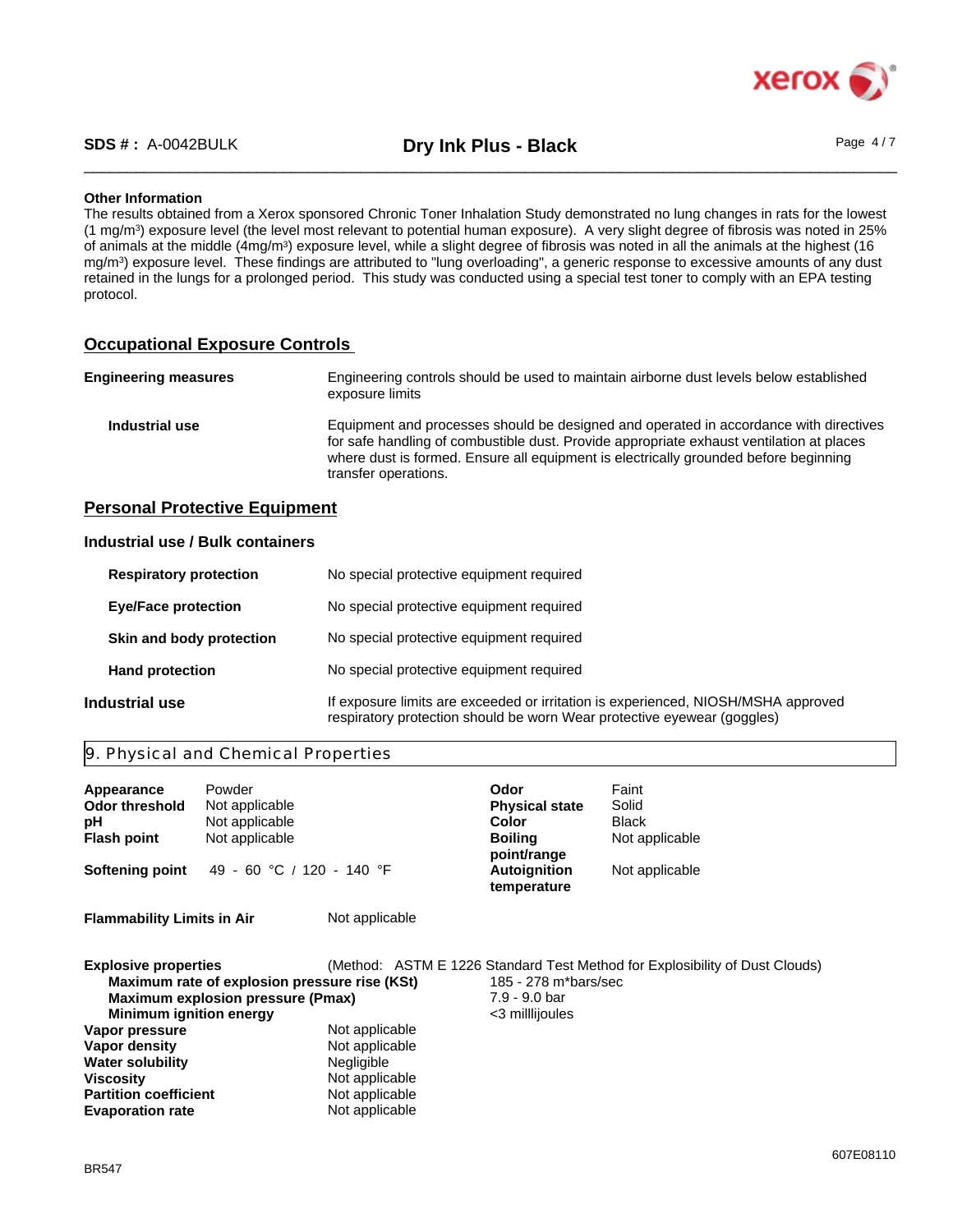

# \_\_\_\_\_\_\_\_\_\_\_\_\_\_\_\_\_\_\_\_\_\_\_\_\_\_\_\_\_\_\_\_\_\_\_\_\_\_\_\_\_\_\_\_\_\_\_\_\_\_\_\_\_\_\_\_\_\_\_\_\_\_\_\_\_\_\_\_\_\_\_\_\_\_\_\_\_\_\_\_\_\_\_\_\_\_\_\_\_\_\_\_\_\_ **SDS # :** A-0042BULK **Dry Ink Plus - Black** Page 5 / 7

| Melting point/range<br>Freezing point<br><b>Decomposition temperature</b><br><b>Specific gravity</b> | Not determined<br>Not applicable<br>Not determined<br>$\sim$ 1                                         |  |
|------------------------------------------------------------------------------------------------------|--------------------------------------------------------------------------------------------------------|--|
| 10. Stability and Reactivity                                                                         |                                                                                                        |  |
| Reactivity                                                                                           | No dangerous reaction known under conditions of normal use                                             |  |
| Stability                                                                                            | Stable under normal conditions                                                                         |  |
| Incompatible products                                                                                | None                                                                                                   |  |
| <b>Conditions to Avoid</b>                                                                           | Heat, flames and sparks<br>Take precautionary measures against static discharges<br>Prevent dust cloud |  |
| Hazardous Decomposition Products None under normal use                                               |                                                                                                        |  |
| <b>Hazardous polymerization</b>                                                                      | Hazardous polymerization does not occur                                                                |  |
| <b>Hazardous reactions</b>                                                                           | None under normal processing                                                                           |  |
| 11. Toxicological Information                                                                        |                                                                                                        |  |
|                                                                                                      | The toxicity data noted below is based on the test results of similar reprographic materials.          |  |

| <b>Acute toxicity</b>                |                                                                                      |             |            |  |  |
|--------------------------------------|--------------------------------------------------------------------------------------|-------------|------------|--|--|
| <b>Product information</b>           |                                                                                      |             |            |  |  |
| <b>Irritation</b>                    | No skin irritation, No eye irritation                                                |             |            |  |  |
| LD50 Oral                            | $> 5$ g/kg (rat)                                                                     |             |            |  |  |
| LD50 Dermal                          | $> 5$ g/kg (rabbit)                                                                  |             |            |  |  |
| <b>LC50 Inhalation:</b>              | $> 5$ mg/L (rat, 4 hr)                                                               |             |            |  |  |
| <b>Eyes</b>                          | No known effect                                                                      |             |            |  |  |
| <b>Skin</b>                          | No known effect                                                                      |             |            |  |  |
| <b>Inhalation</b>                    | No known effect                                                                      |             |            |  |  |
| Ingestion                            | No known effect                                                                      |             |            |  |  |
| <b>Chronic toxicity</b>              |                                                                                      |             |            |  |  |
| <b>Product information</b>           |                                                                                      |             |            |  |  |
| <b>Chronic effects</b>               | No known effects under normal use conditions                                         |             |            |  |  |
| <b>Main symptoms</b>                 | <b>Overexposure may cause:</b> mild respiratory irritation similar to nuisance dust. |             |            |  |  |
| <b>Aggravated medical conditions</b> | None under normal use conditions                                                     |             |            |  |  |
| Carcinogenicity                      | See "Other Information" in this section.                                             |             |            |  |  |
| <b>Chemical Name</b>                 |                                                                                      | <b>IARC</b> | <b>NTP</b> |  |  |
| Carbon Black                         |                                                                                      | 2B          |            |  |  |

## **Other information**

The IARC (International Agency for Research on Cancer) has listed carbon black as "possibly carcinogenic to humans". The classification is based on studies evaluating pure, "free" carbon black. In contrast, toner is a formulation composed of specially prepared polymer and a small amount of carbon black (or other pigment). In the process of making toner, the small amount of carbon black becomes encapsulated within a matrix. Xerox has performed extensive testing of toner, including a chronic bioassay (test for potential carcinogenicity). Exposure to toner did not produce evidence of cancer in exposed animals. The results were submitted to regulatory agencies and published extensively.

# **Other toxic effects**

**Product information**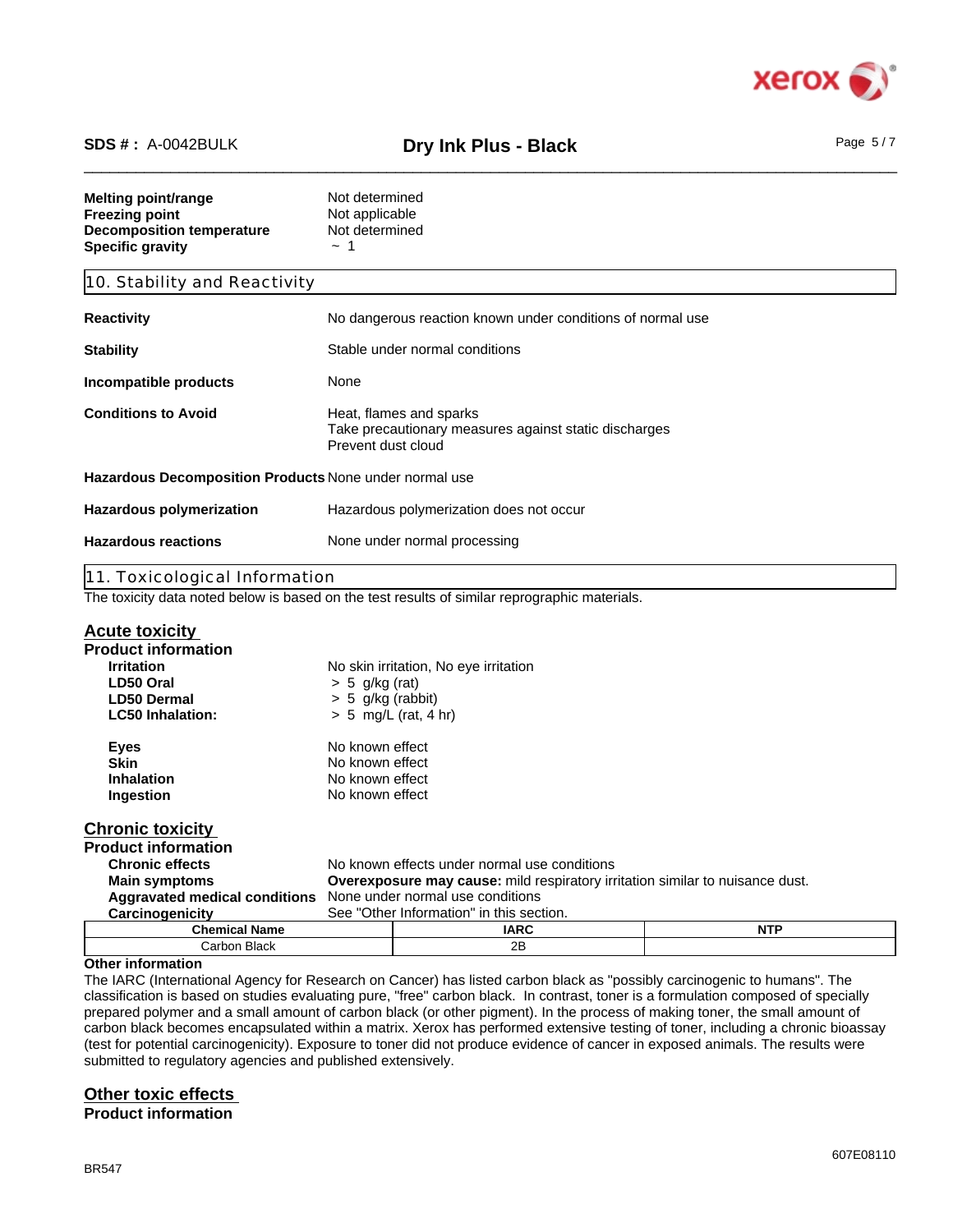

# \_\_\_\_\_\_\_\_\_\_\_\_\_\_\_\_\_\_\_\_\_\_\_\_\_\_\_\_\_\_\_\_\_\_\_\_\_\_\_\_\_\_\_\_\_\_\_\_\_\_\_\_\_\_\_\_\_\_\_\_\_\_\_\_\_\_\_\_\_\_\_\_\_\_\_\_\_\_\_\_\_\_\_\_\_\_\_\_\_\_\_\_\_\_ **SDS # :** A-0042BULK **Dry Ink Plus - Black** Page 6 / 7

| <b>Sensitization</b>          | No sensitization responses were observed |
|-------------------------------|------------------------------------------|
| <b>Mutagenic effects</b>      | Not mutagenic in AMES Test               |
| <b>Developmental toxicity</b> | None known.                              |
| <b>Teratogenicity</b>         | None known                               |
| <b>Target organ effects</b>   | None known                               |
| Other adverse effects         | None known                               |
| <b>Aspiration Hazard</b>      | Not applicable                           |

# 12. Ecological Information

### **Ecotoxicity**

The environmental impact of this product has not been fully investigated. However, this preparation is not expected to present significant adverse environmental effects.

| Persistence and degradability | No information available.                                                                                                                                                                                                                                                                                                                                                                                                                                                                                                      |
|-------------------------------|--------------------------------------------------------------------------------------------------------------------------------------------------------------------------------------------------------------------------------------------------------------------------------------------------------------------------------------------------------------------------------------------------------------------------------------------------------------------------------------------------------------------------------|
| 13. Disposal Considerations   |                                                                                                                                                                                                                                                                                                                                                                                                                                                                                                                                |
| Waste Disposal Methods        | This material, as supplied, is not a hazardous waste according to Federal regulations (40<br>CFR 261). This material could become a hazardous waste if it is mixed with or otherwise<br>comes in contact with a hazardous waste, if chemical additions are made to this material, or<br>if the material is processed or otherwise altered. Consult 40 CFR 261 to determine whether<br>the altered material is a hazardous waste. Consult the appropriate state, regional, or local<br>regulations for additional requirements. |
| Contaminated packaging        | Dispose of in accordance with local regulations.                                                                                                                                                                                                                                                                                                                                                                                                                                                                               |
| 14. Transport Information     |                                                                                                                                                                                                                                                                                                                                                                                                                                                                                                                                |
|                               |                                                                                                                                                                                                                                                                                                                                                                                                                                                                                                                                |

**Note** This material is not subject to regulation as a hazardous material for shipping.

# 15. Regulatory Information

# **International Inventories**

| TSCA                 | Complies |
|----------------------|----------|
| <b>DSL/NDSL</b>      | Complies |
| <b>EINECS/ELINCS</b> | Complies |

# **U.S. Federal Regulations**

### **SARA 313**

Section 313 of Title III of the Superfund Amendments and Reauthorization Act of 1986 (SARA). This product does not contain any chemicals which are subject to the reporting requirements of the Act and Title 40 of the Code of Federal Regulations, Part 372. **Clean Water Act**

This product is not regulated as a pollutant pursuant to the Clean Water Act (40 CFR 122.21 and 40 CFR 122.42).

**Clean Air Act, Section 112 Hazardous Air Pollutants (HAPs) (see 40 CFR 61)**

This product is not regulated as a hazardous air pollutant (HAPS) under Section 112 of the Clean Air Act Amendments of 1990. **CERCLA**

This material, as supplied, does not contain any substances regulated as hazardous substances under the Comprehensive Environmental Response Compensation and Liability Act (CERCLA) (40 CFR 302) or the Superfund Amendments and Reauthorization Act (SARA) (40 CFR 355). There may be specific reporting requirements at the local, regional, or state level pertaining to releases of this material.